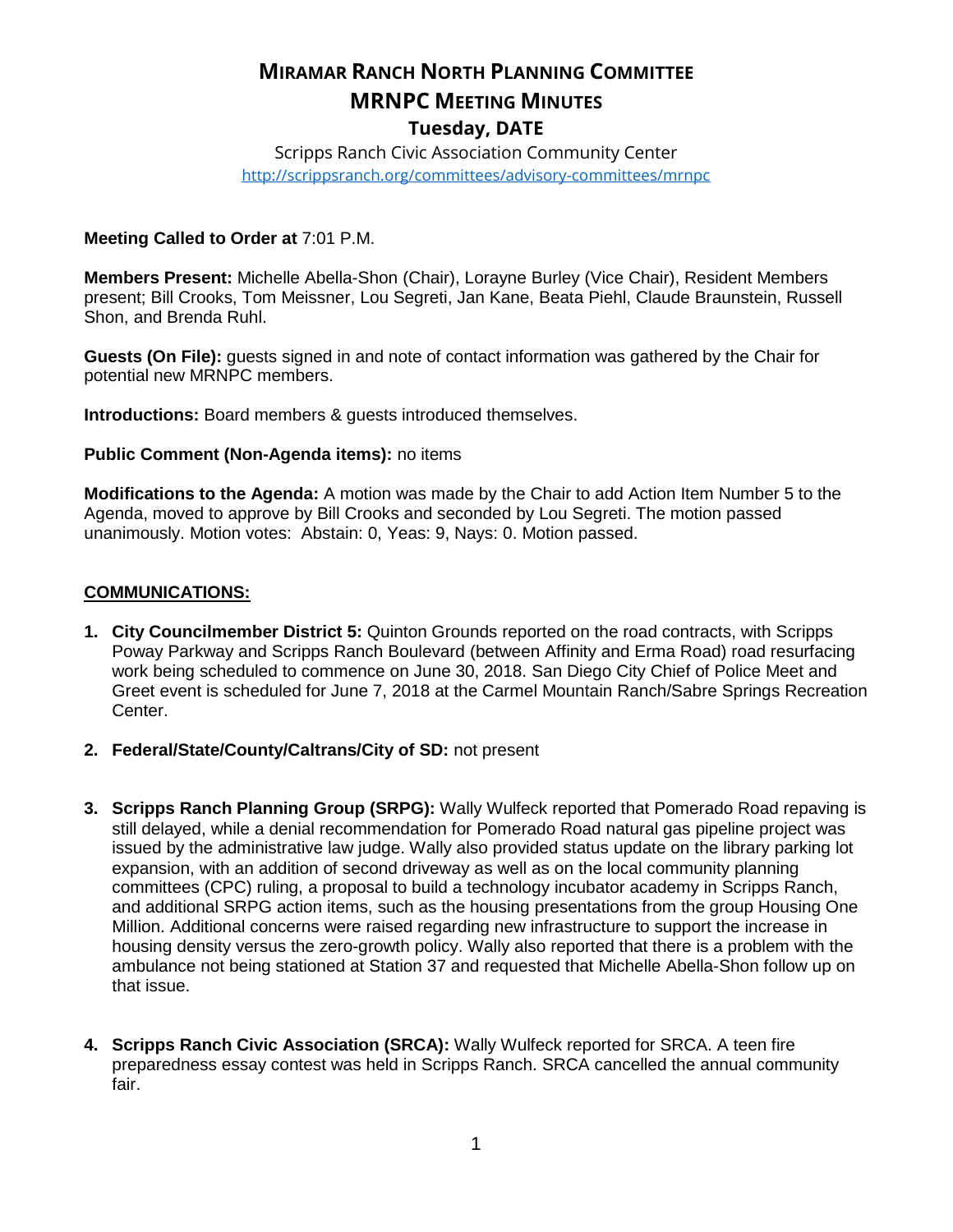# **PRESENTATIONS/DISCUSSIONS/INFO/ACTION ITEMS:**

- 1. **Development of the 40-acre Renzulli Estates** Jeff Phair of the Phair Company introduced his local company as a future developer of the home subdivision at the property located at 11495 Cypress Canyon Road, San Diego, CA 92131. Jeff's previous developments included master planned communities (such as in East Lake), with focus on respect for the land form, environment protection, and community needs. The company promotes sustainable and environmentally conscious home construction, inclusive of smart planning for elderly residents. No development plans were presented for this 40-acre plot and the land is still in escrow. The developer is currently seeking input and comments from the planning groups and local residents. This estate is in the MRNPC map area and falls under the jurisdiction of both MRNPC and SRPG. Wally and Lorraine pointed out several environmental and road access issues previously associated with this parcel.
- 2. **SDUSD Mixed-Use Development Report (EIR)** Lorayne Burley's reported that the final environmental impact report (EIR) has not been released yet and the charter school's contract has been extended through June 2019.
- 3. **MAD Update (Maintenance Assessment District)** Bill Crooks reported on Mike Rasmussen's written report, including an update on the weed removal, butterfly park, median tree pruning and cleaning of diseased trees, fire station landscaping completion, irrigation checks, tree trimming along Scripps Poway Parkway and Spring Canyon Road, mini-park maintenance items (such as the tot lot toy repairs), fence damage and disrepair (inclusive of rail replacement), six Scripps Ranch Villages' monuments and lighting that are in disrepair and need refurbishing, as well as the three MAD-affected tree and fence damages due to car crashes.

## 4. **Annual Election of Officers (Action)** – Bill Crooks

A motion was made by Bill Crooks to nominate Michelle Abella-Shon for the position of the Chair, Lorayne Burley for the position of the Vice Chair, and Beata Piehl for the position of the Secretary/Treasurer.

Motion was moved to approve by Bill Crooks and seconded by Claude Braunstein. The motion passed unanimously. Motion votes: Abstain: 0, Yeas: 9, Nays: 0. Motion passed.

5. **Appointment of new resident member to MRNPC seat** - A motion was made by Russell Shon to appoint Brenda Ruhl to a vacant seat on the MRNPC. The motion was moved to approve by Russell Shon and seconded by Bill Crooks. The motion passed unanimously. Motion votes: Abstain: 0, Yeas: 9, Nays: 0. Motion passed.

## **CONSENT AGENDA:**

April 3, 2018 Meeting Minutes were approved as amended with the correction of spelling of Brenda Ruhl's last name. The motion was moved to approve by Bill Crooks and seconded by Michelle Abella-Shon. The motion passed unanimously. Motion votes: Abstain: 0, Yeas: 9, Nays: 0. Motion passed.